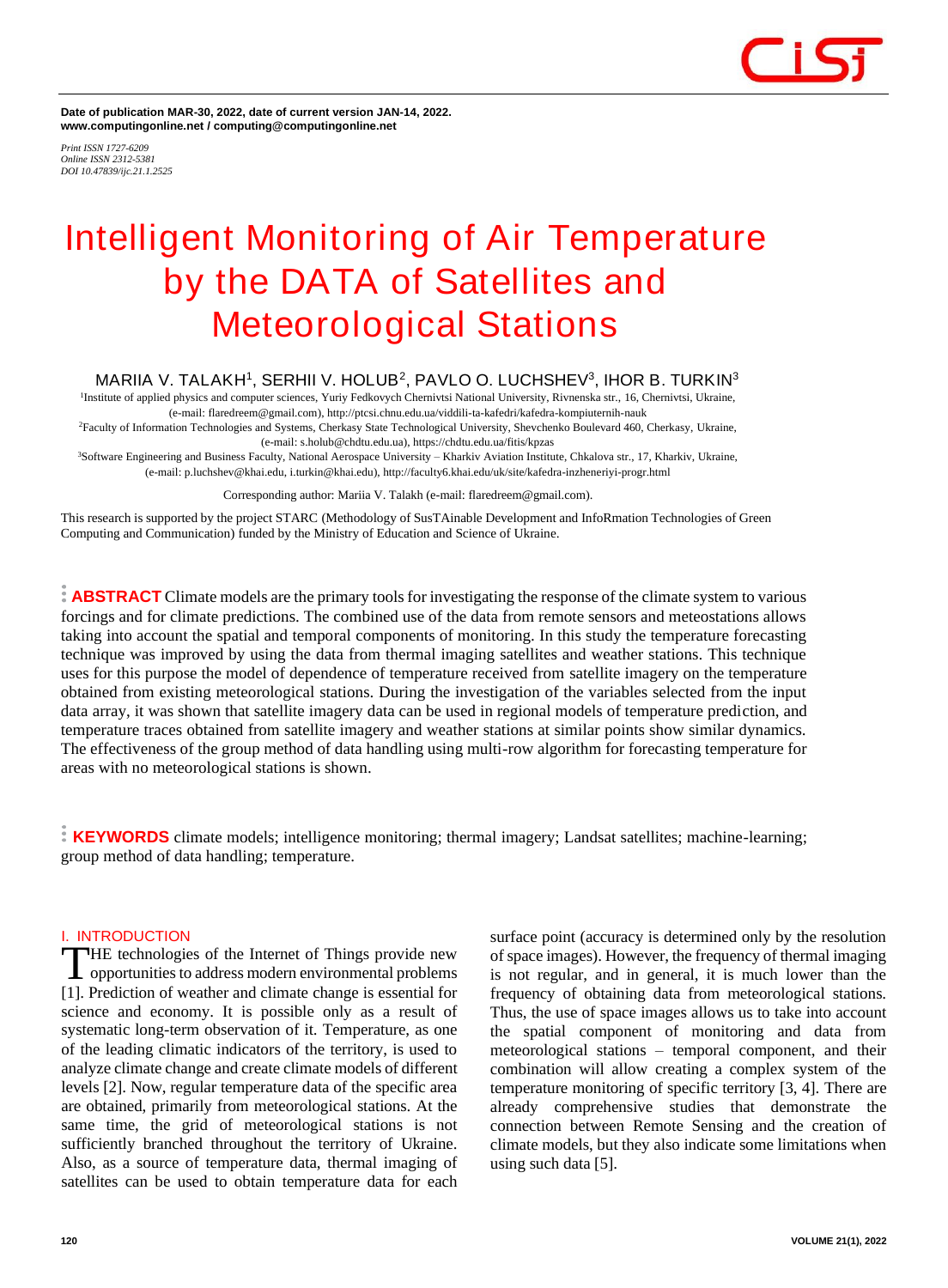Simulation by observed data is a necessary condition for monitoring since it allows us to evaluate the current situation quickly and predict its development. In particular, the effectiveness of the use of inductive modeling methods for modeling of climatic parameters, one of which is temperature, is proved. Thus, the development of the method of forecasting the temperature of air based on the establishment of functional dependencies between the investigated parameters is relevant.

The purpose of the study is to develop an information system for intelligent monitoring of the temperature conditions of the territory by satellite images and data of meteorological stations.

#### **II. RELATED WORK**

Nowadays some studies prove the efficiency of using the thermal imaging data for forecasting and analyzing the temperature of the air. In particular, papers [6, 7] demonstrate a set of approaches to the determination of air temperature based on space images. Quite often, this definition of temperature is given to solve practical problems [8]. Often, time series analysis algorithms are used to analyze the temporal dynamics of temperature. This is possible since data from most satellites have been available on average from the eighties of the last century [9].

Many studies show the use of thermal channels for the determination of thermal anomalies in cities, plants, or water bodies. Some works demonstrate methods for detecting and predicting the distribution of forest fires by thermal imaging from satellites [10, 11].

There are different approaches to how data can be obtained and processed. In particular, the study [12] used a model to approximate the annual temperature cycle and obtain periodic parameters to describe annual changes in surface temperature, including average and maximum values, both during daytime and at night.

The effectiveness of using the group method of data handling (GMDH) for forecasting climatic indicators is shown in many studies. Notably, the paper [13] demonstrates approaches to modeling and predicting average wind speed per hour. Several studies offer integrated algorithms for creating climatic models. Thus, the article [14] proposed a method that was obtained by integrating the kernel principal component analysis method with the locally weighted group method of data handling, which can be obtained by combining GMDH with the method of local regression and weighted least squares regression. The paper [15] presents another example of the frequent use of several algorithms. In particular, in this case, GMDH was used for creating a climate model, neural network – for predicting wind speed and wind power in the short term and wavelet noise reduction – for filtering high-frequency emissions in wind speed data, providing a smooth neural network training.

The work [16] proposed the use of inductive simulation methods for the recovery of incomplete or short-term data recorded in large regions and the creation of prognostic climatic models on their basis.

This paper improves the methodology for evaluating the air temperature in hard-to-reach places, using the model of the temperature dependence of the determined by thermal imagery on the temperature obtained at existing weather stations, and creating a monitoring information system.

#### **III. JUSTIFICATION OF THE RESEARCH METHODOLOGY SELECTION**

As it is known, monitoring is a technology for providing information to decision-making processes [17, 18]. The requirements for this information technology are determined by the kind of information that the super-system needs to support the formation of control actions in managing systems. In the case of environmental monitoring, these will be ecosystems [18]. Mainly, the identification of patterns in the temperature regime of the territory is necessary to predict possible undesirable events and to introduce, if necessary, adjustments to economic and other activities. The solution to numerous problems associated with the study of the laws of the temperature regime requires the acquisition, processing, and conversion of large volumes of data – the results of observations. Today, the processes of acquiring and processing various climate characteristics are an extremely complex process.

The features of the climate system introduce significant restrictions on the choice of methods and tools suitable for climate prediction. Therefore, the assessment of future climate change is fundamentally possible only in the form of a specific probability distribution; thus, the task of predicting climate is reduced to determining the probability distribution functions of various characteristics of the climate system.

Climate models are trying to explain climatic processes with the help of only fundamental parts of the system – they are simplified versions of reality. The consequence of this simplification is small on a planetary scale; however, they are noticeable when predicting climate "on the ground". At the same time, the global climate can only predict general trends; however, they are not very suitable for practical use. Due to the "gross" spatial resolution, global climate models poorly reproduce the regional climate. Regional models are one of the ways to clarify data according to local features of the orography, atmospheric circulation, etc. The usage of regional models makes it possible to identify the effects associated with local characteristics of the underlying surface more accurately  $[2-4]$ .

We have chosen the temperature as the main climatic parameter for further work among climatic indicators. The list of indicators of the temperature regime of the territory and the frequency of observations allows displaying the state of the studied system in the obtained data array. Processing of the results of the observations was carried out by statistical methods (for indicators of meteorological stations) and classical methods of geospatial analysis for data obtained from satellite images. Conversion of processing results into information about the parameters of the temperature regime of the territory is a combination of the two mentioned above groups of methods. The monitoring results are obtained in the form of two-, three-dimensional dependencies. However,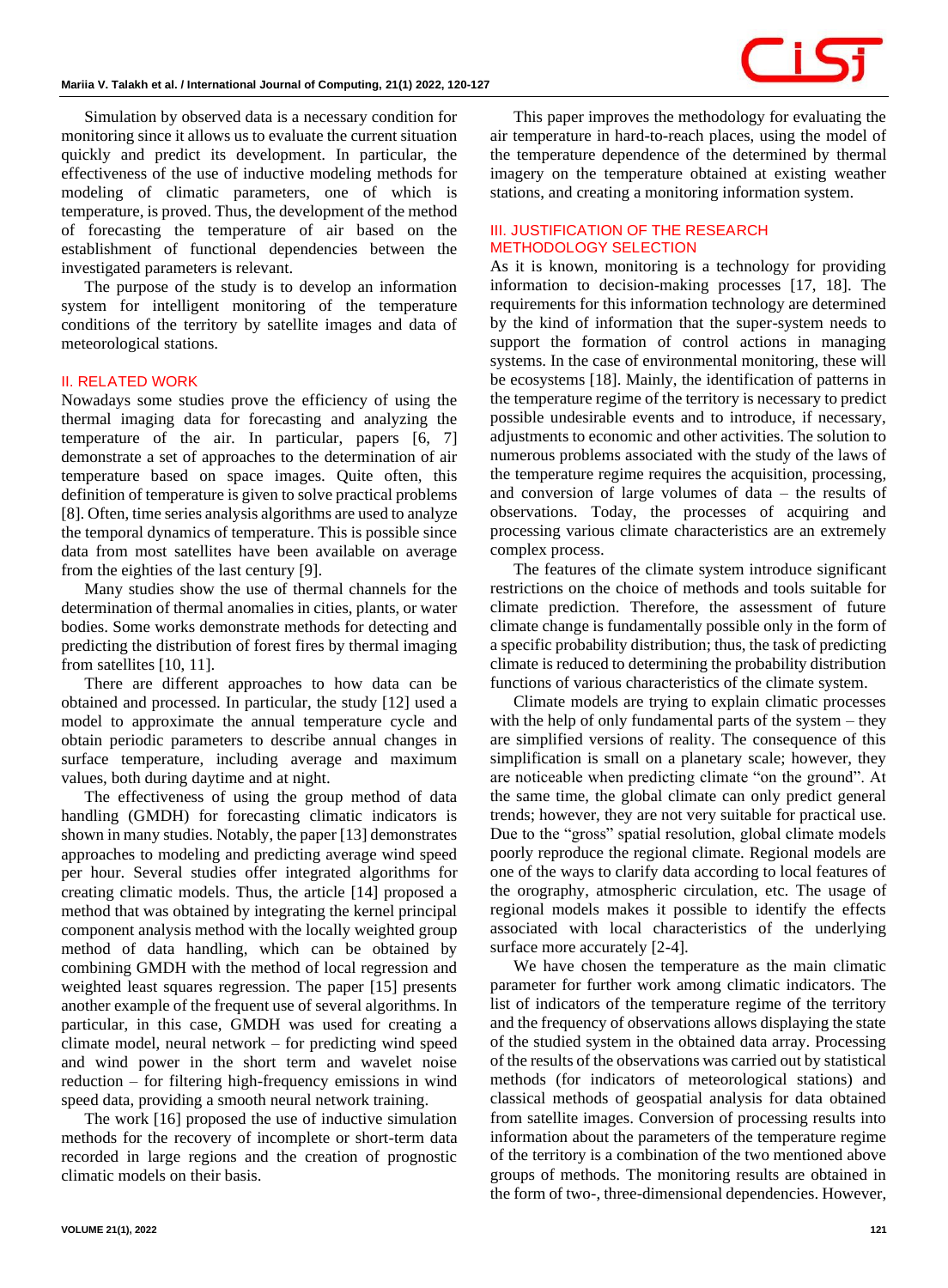# CIS:

the indicators of the temperature regime of the territory are determined by a large number of factors (primarily the dynamics in space and time). The possibilities of statistical modeling methods for displaying multifactor effects are limited [3].

The problem investigated in this article arises when creating monitoring information systems (MIS). The proposed solution eliminates the existing contradiction between the need to reflect the properties of a complex climate system in the structure of the model and the limited capabilities of the modeling methods used for this. As a result, information about the features of observational objects are not reflected in the model structure and are not used in the decisions making by monitoring results. Therefore, there is a need to develop and implement new methods for identifying and studying these factors, processing and analyzing the received information, which should be based on a combination of research results using traditional climatology and meteorology methods combined with modern methods of processing big data and modeling complex systems. There is a need to reduce the time for receiving conclusions by automating routine work by widespread using of MIS. The primary goal of this work is to study the processes of using the information technology of temperature monitoring based on the data of weather stations and thermal satellite imaging on the example of the territory of Chernivtsi and Ivano-Frankivsk regions.

According to the methodology for creating automated systems for socio-environmental monitoring at the first stage of the formation of the MIS, the super-system formulates requirements for the content of information that must be obtained from the monitoring results. In this case, monitoring information is needed to determine the dependence of temperature values at a certain point in space on a temperature at other points in space, which are characterized by the presence of weather stations. The problem of climate change is currently extremely relevant as in the field of basic research, so far in practice. The development of reliable estimates and objective forecasts of environmental impacts related to climate dynamics determined the researcher's interest in this topic, in particular, the intensity and nature of climate transformations. The task of accurate prediction of temperature values cannot be realized. Therefore, a justified choice of the most significant and informative elements available for sufficiently detailed research is needed.

The study of existing climatic models of different levels allows us to assert that the temperature depends more on its dynamics in space and time. Also, cloudiness makes a significant influence on temperature values. During the day, the earth's surface is warmed by the sun. If the cloudiness is low, then much more heat gets to the surface of the earth. It leads to increasing temperature. At night, the influence of cloudiness is exactly the opposite. On condition of low cloudiness, the heat reflected by the surface of the earth is lost more intensively, since it freely gets into the Universe. As a result, the temperature of the air decreases. Besides, significant stable cloudiness reduces the daily temperature amplitudes, and the absence of cloud cover has a reverse effect. Thus, during the processing of space images, not only the date but also the specific time of the shooting is essential. It is taken into account when conducting atmospheric correction, which is one of the necessary procedures for the preparation of the analyzed data [6].

The use of thermal satellite images for temperature prediction is relevant also because they contain information about cloudiness, and the location of study points and even altitudes, which is also one of the crucial factors affecting the resulting value. Also, by satellite images, the type of underlying surface is taken into account, which makes a noticeable effect on the temperature regime [6].

That is why, the requirement for MIS in this case is to describe the dependence of temperature values at a certain point of the space (with specific characteristics of the location, altitude, and the nature of the underlying surface), determined by space images on the values of this indicator at other points determined by meteorological stations and cloudiness. In the second stage of the MIS formation, the number of levels of information conversion, and the local tasks for each of the levels is determined. In this case, it is necessary to form two levels of information transformation. At the first level, the signs of the state of the climate system are converted into digital characteristics by the results of observations. Means are measuring instruments for determining the temperature (both directly and with the help of thermal images) and regular maintenance of these processes. At the second level, the information is transformed from the form of the array of numerous characteristics into the form of analytical models, the structure of which reflects the change in temperature values at a certain point of space based on satellite images, from its values at other locations where there is a meteorological station. Table 1 presents the features, numerical characteristics of the first level of monitoring implementation results for the analyzed area during 1985- 2016. They are used as components of the initial description of monitoring objects and as variables for the synthesis of second-level models. 1 presents the features, numerical<br>of the first level of monitoring<br>results for the analyzed area during 1985-<br>used as components of the initial description<br>bjects and as variables for the synthesis of<br>dels.<br>**xt** of attri

| Table 1. List of attributes of the input data array |  |  |  |  |
|-----------------------------------------------------|--|--|--|--|
|-----------------------------------------------------|--|--|--|--|

| No | Feature's name                                                    | <b>Variable</b> |
|----|-------------------------------------------------------------------|-----------------|
|    | Air temperature determined on meteorological<br>stations $(48)$   |                 |
|    | Air temperature determined by thermal satellite<br>imaging $(48)$ | X1              |
|    | Cloudiness, determined by satellite imaging (48)                  | xາ              |

Y is a set of the dependent variables (modeled indicators):

$$
Y = \{y_1, y_2, ..., y_n\}.
$$
 (1)

Variables 2-3 are independent variables and form the set  $X:$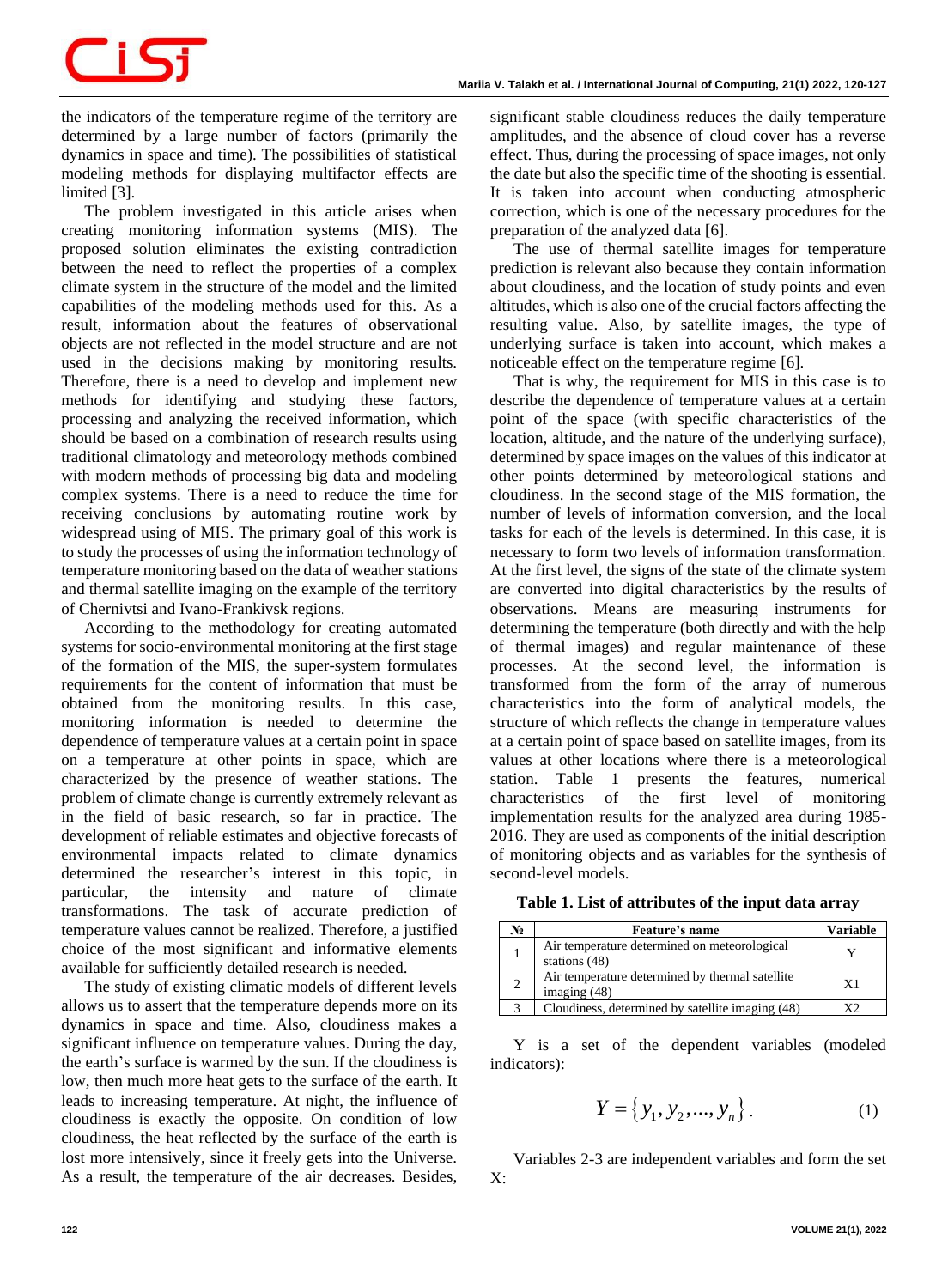$$
X = \{x_1, x_2, ..., x_n\}.
$$
 (2)

To determine the nature of the influence of air temperature values received from meteorological stations and cloudiness index with air temperature measured by the thermal imaging camera, we have to identify functional dependence: { $x_1, x_2, ..., x_n$ }. (2)<br>
e nature of the influence of air<br>
ceived from meteorological stations<br>
with air temperature measured by the<br>
era, we have to identify functional<br>  $Y = f(X)$ . (3)<br>
results of studies whose purpose was

$$
Y = f(X). \tag{3}
$$

**Solution Constrained Some Constrained Some Constrained Some Constrained Some Constrained Some Constrained Some Constrained Some Constrained Some Constrained Some Constrained Some Constrained Some Constrained Some Const** Here presented the results of studies whose purpose was to determine the nature of the influence of air temperature values determined at meteorological stations and cloudiness index on air temperature, determined by thermal imaging using MIS air according to satellite and methane stations. At the same time as the studied indicators used the value of changing it for a specific geographic location. The study was conducted for three meteorological stations in the Chernivtsi and Ivano-Frankivsk regions (Chernivtsi, Vyzhnytsia and Kolomyia meteorological stations). For each city, 16 points were selected with specific coordinates for which air temperature can be determined in two ways (at the weather station and on a satellite basis). Also, as a control, the territory was removed from the meteorological stations, for which it is possible to determine only the temperature by thermal imaging. Since sweeping advancement was to establish the possibility of predicting the territory temperature with no meteorological stations, the temperature was chosen as the dependent variable based on the result of the thermal imaging. Since it allows determining the temperature at any point on the earth's surface, and the detail of its determination is due only to the resolving power of the cosmic reference. Thus, it is necessary to solve the identification problem: experiency is experiency and the study ecorological stations in the Chern gions (Chernivtsi, Vyzhnytsia al stations). For each city, 16 po<br>ecific coordinates for which rmined in two ways (at the wealte basis). Also, as a *x* specific geographic location. The study was<br>ree meteorological stations in the Chernivts:<br>kivsk regions (Chernivtsi, Vyzhnytsia and<br>orological stations). For each city, 16 points<br>with specific coordinates for which ai

$$
\mathbf{y}_1 = f(x_1, x_2, ..., x_n). \tag{4}
$$

At the third stage of building the MIS, the structure of its information transformation subsystem is formed. The method of ascending model synthesis and tools of the information system of multi-level data transformation is used. Under the given dependent and independent variables, models are synthesized at each level of information transformation; models of a separate level are combined into executions. The output signals of the models of the lower penalty form arrays of initial data for the synthesis of the models of the upper penalty [17, 18]. For the integration of models of the second level of information conversion of the MIS temperature based on the satellite of the material stations, a multi-row GMDH algorithm was used [19, 20]. In the process of synthesizing the model, data obtained during 1985–2017 were used for the territory of the weather station. For testing the model, we used the results of observations obtained during the same period for the lands where there are no meteorological stations.

Since the structure of the model contains a characteristic of the time, it reflects the pattern of forecasting. Also, by examining the model for sensitivity to the dynamism of variables of the set X, one can assess the influence of factors and describe the pattern of association [17, 19]:

$$
W_1 = \frac{y'_1}{\sum_{i=1}^m y'_i},\tag{5}
$$

where  $y_1$  – is the value of the partial derivative of the model to the variable x1; m is the number of variables included in the structure of the model.

After confirming the usefulness of the models obtained, the whole subsystem of data conversion of the MIS as a whole is tested by an expert assessment of monitoring information at the system output.

### **IV. RESULTS OF THE MODELING**

The input data in the study were medium-resolution Landsat images of medium resolution provided by the US Geological Survey [21], and temperature data were recorded at meteorological stations that were received from meteorological servers [22, 23]. Terrestrial meteorological stations are used to assess the reliability of temperature measurements from remote sensing data for Landsat satellites. Since spatial data were obtained from different sources, they were in different cartographic projections. For the purpose of unification, all of them were transformed into a UTM projection, in which all the coordinates given in the work are presented.

The main disadvantage of this approach is the effect of changes in the shadows and illumination of the earth's surface, vegetation, and objects when analyzing satellite images limits the use of the space-time approach. However, the development of a methodology for modeling, detecting, and removing shadows on images allows, after additional processing, to carry out the comparison of multi-time images.

To compare the values of temperature measurements, according to the data of ground-based weather stations and the results of the thermal field from satellite images, we selected images from the Landsat-4, -5, -7 and -8 space satellites. The choice of satellites is due to the presence in the imaging equipment of the so-called heat channel (electromagnetic waveband 10.4–12.5 μm) and data from these satellites, which were received over a long time. Data from satellites of the Landsat series are presented from 1982. For studies, images from the Landsat series satellites for 1984-2018 are most often selected. Another advantage of Landsat satellites over competitors is that the data from these satellites are free for access.

Starting with the Landsat-4, -5 satellites in the heat channel 6 or the channels 6.1 and 6.2 for the Landsat-7 and - 8 satellite, we obtain digital data that do not have physical dimensions. It is necessary to convert the space data of the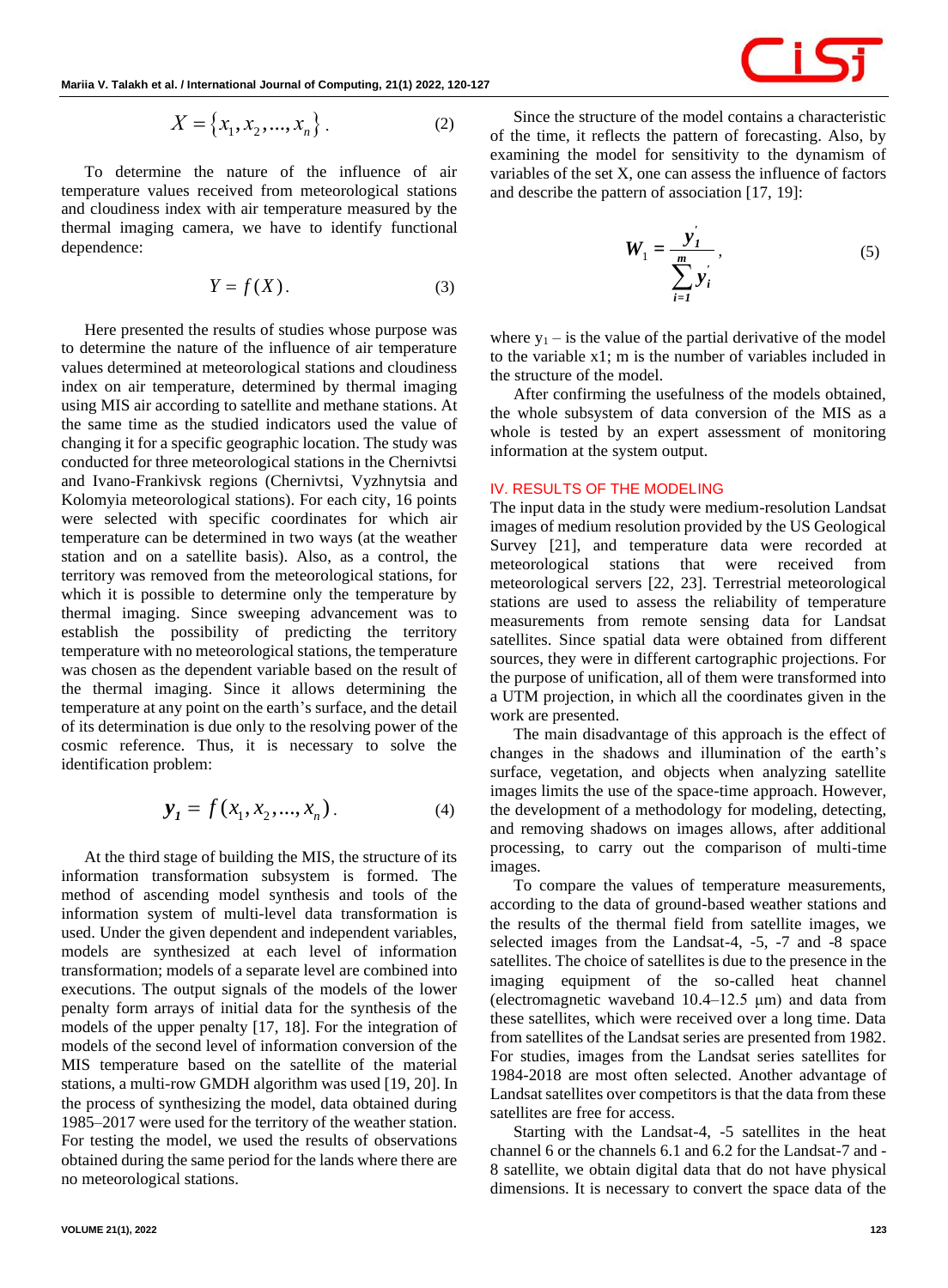# CiSi

heat channels to the temperature value. For Landsat 8 Thermal there is a ten channel. All the required information about the input data is contained in the metadata file supplied with each image (scene).

All input images have resolution 30 m per pixel and are sufficiently accurate to predict climate indicators. When comparing meteorological and satellite data, the concept of the effective forecast radius of a meteorological station (the experimentally established territory for which the proper temperature can be measured at the meteorological station) was used. It is known that on average, such a radius is about 30 km. In this case, 16 points from satellite images closest to the weather station were used to restore weather data.

Also, an important aspect that had to be considered when planning an experiment was the frequency of data acquisition. The fixation of temperature indicators at meteorological stations occurs several times a day (from 4 to 12 times, depending on the type of meteorological station). However, fully satisfying the time component of the weather station research is almost devoid of spatial (in case of working with many stations model would not still be regional). At the same time, another source of input data, namely, satellite images, is an entirely satisfactory spatial component of the analysis; however, the Landsat satellite captures 16-18 days, that is, the time during which the satellite turns around the Earth and how often it records. Also, the cloudiness value of more than 50% makes it almost impossible to use a specific scene to an image, which further reduces the frequency of data acquisition. So, one of the tasks of creating an MIS within this research was the development of methods for the common use of all these types of input data.

We tested the established monitoring system for the territory of Chernivtsi and Ivano-Frankivsk regions. In particular, a series of satellite images from 2000 to 2017 inclusive was taken for analysis. To compare the data obtained from the meteorological stations and by satellite images, we selected three meteorological stations: Kolomyya, Vyzhnytsia, and Chernivtsi. The primary data contained 205 values characterizing each of the points at different dates for the period under investigation.

Preliminary analysis of the initial data array shows that the graphs of the course of temperatures obtained by both methods are almost identical, which suggests the expediency of using this approach in the future. However, absolute values at specific points are different, which may depend on many factors. In particular, cloudiness, that was considered in the model. Moreover, also from the type of underlying surface that affects the temperature determined by the image, while in the meteorological stations the temperature indicators are measured at a level of 2.6 m above the surface of the earth. The account of these disagreements is possible by preliminary classification of satellite images with the comparison of spectral and thematic classes and the introduction of correction coefficients for each of them. However, such an approach will not be universal since changing the study area will need to start the entire procedure from the very beginning. As a more comprehensive tool for the solution of the problem of temperature prediction based on the analyzed data, it was suggested to use methods of inductive modeling.

Thus, further research could be carried out in the temporal and spatial aspects, but the non-periodicity of obtaining data makes such studies ineffective. It is possible to use different methods of "restoration" of time series; however, this would decrease the informativeness of an array of initial data.

Therefore, it was decided to construct models in a spatial aspect. In particular, the establishment of functional dependencies between the temperature indices on satellite images at each specific point of space was made from the temperature values obtained at meteorological stations, taking into account the values of satellite images in the area nearby meteorological stations and their indicators of cloudiness. For each city in the array, there were 16 points, with coordinates nearest to the meteorological station.

As a result of modeling by the synthesizer of the intelligent monitoring system, 48 models were constructed (for each point where the temperature of the weather stations is known). The data array for training models contained one dependent variable (Y), which used the results of a satellite image from a specific point. The Xs were meteorological data from all other locations. The meteorological data on the modeling point was not used in building the model but was used to assess the quality of the temperature prediction. It must be noted, that the models were tested on data that did not participate in the creation of the model; thus the obtained results characterize the model's stability. Such a choice of parameters for modeling and forming the array of input data is determined by the need to avoid multicollinearity, to the coherence of two or more variables in the regression equations. The temperature value at the meteorological stations and beyond the satellite images on the same territory is not satisfied with the requirement of multicollinearity.

GMDH is the first approach of modeling, and the accuracy criterion of the selection series was used for finishing of the selection series generation. In this case, the absolute error of the exact polynomial of the series was used as the criterion. The number of polynomials, performed as inputs for each subsequent row of selection was equal to the number of original variables. The primary polynomial for model generation is quadratic. The weights were calculated as the ratio of the partial derivative of the model in a separate variable to the sum of the partial derivatives of this model to all variables. Tables 2-4 give initial test results of some of the created models.

Analysis of the obtained results indicates a relatively accurate forecast of these temperatures in areas with no meteorological stations. Unlike all previous algorithms, in this case, the main number of significant relative errors belongs to high positive temperatures. However, a comprehensive analysis of dependencies is possible only by models for all the points studied, which should be contained in the model knowledge base.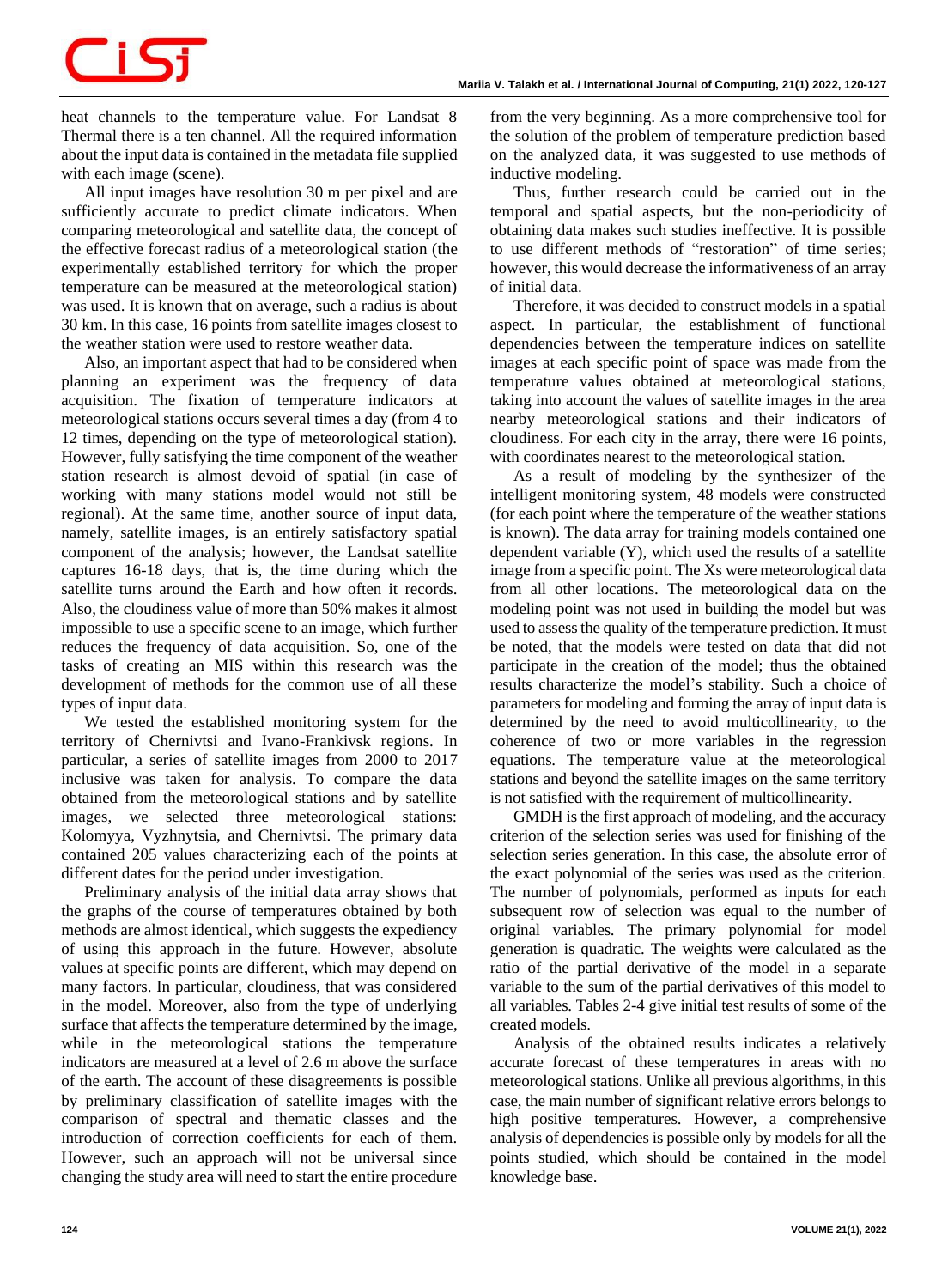**Table 2. Example of the model test results for the Chernivtsi point (longitude 421650, latitude 5343300, altitude 222,02) – Model 1**

| $N_2$          | RT, °C   | PT, °C   | AP, °C | <b>RE,%</b> |
|----------------|----------|----------|--------|-------------|
| 1              | 21,060   | 20,505   | 0,555  | $-2,64$     |
| $\mathfrak{2}$ | 15,640   | 14,595   | 1,045  | $-6,68$     |
| 3              | 24,540   | 24,381   | 0,159  | $-0,65$     |
| $\overline{4}$ | 23,680   | 23,417   | 0,263  | $-1,11$     |
| 5              | 22,380   | 22,449   | 0,069  | 0,31        |
| 6              | 12,360   | 10,592   | 1,768  | $-14,30$    |
| 7              | $-1,850$ | $-1,721$ | 0,129  | 6,95        |
|                |          | .        |        |             |
| 40             | 20,550   | 24,381   | 3,831  | 18,64       |
| 41             | 16,670   | 16,578   | 0,092  | $-0,55$     |
| 42             | 23,970   | 24,381   | 0,411  | 1,71        |
| 43             | 23,250   | 23,417   | 0,167  | 0,72        |
| 44             | 6,030    | 6,538    | 0,508  | 8,43        |
| 45             | 8,670    | 7,557    | 1,113  | $-12,84$    |
| 46             | 22,990   | 19,528   | 3,462  | $-15,06$    |
| 47             | 21,600   | 22,449   | 0,849  | 3,93        |
| 48             | 25,744   | 22,449   | 3,294  | $-12,80$    |

Note to table 2-4: RT – real temperature,

PT – predicted temperature, AP – absolute error,

RE – relative error

**Table 3. Example of the model test results for the Kolomya point (longitude 355110, latitude 5378250, altitude 288,51m) – Model 2**

| N <sub>2</sub> | RT,°C    | PT, °C   | AP, °C | <b>RE,%</b> |
|----------------|----------|----------|--------|-------------|
| 1              | 21,060   | 22,205   | 1,145  | 5,44        |
| 2              | 14,250   | 17,269   | 3,019  | 21,19       |
| 3              | 24,970   | 24,258   | 0.712  | $-2,85$     |
| 4              | $-9,770$ | $-7,417$ | 2,353  | 24,09       |
| 5              | 25,400   | 22,921   | 2,479  | $-9,76$     |
| 6              | 22,820   | 22,921   | 0,101  | 0,44        |
| 7              | $-2,390$ | $-1,973$ | 0,417  | 17,46       |
|                |          |          |        |             |
| 40             | 23,400   | 26,023   | 2,623  | 11,21       |
| 41             | 25,400   | 21,458   | 3,942  | $-15,52$    |
| 42             | 23,680   | 24,258   | 0,578  | 2,44        |
| 43             | 19,730   | 15,389   | 4,341  | $-22,00$    |
| 44             | 25,830   | 23,606   | 2,224  | $-8,61$     |
| 45             | 19,080   | 24,258   | 5,178  | 27,14       |
| 46             | 24,660   | 22,921   | 1,739  | $-7,05$     |
| 47             | 18,380   | 18,166   | 0,214  | $-1,16$     |
| 48             | 20,720   | 21,458   | 0.738  | 3,56        |

| Table 4. Example of the model test results for the    |
|-------------------------------------------------------|
| Vyzhnytsia point (longitude 363480, latitude 5345400, |
| altitude 335,99) – Model 3                            |

| $N_2$          | RT,°C    | PT, °C   | AP, °C | <b>RE,%</b> |
|----------------|----------|----------|--------|-------------|
| 1              | 17,020   | 18,589   | 1,569  | 9,22        |
| 2              | 12,840   | 12,610   | 0,230  | $-1,79$     |
| 3              | 23,250   | 22,676   | 0,574  | $-2,47$     |
| $\overline{4}$ | 12,360   | 8,730    | 3,630  | $-29,37$    |
| 5              | $-8,020$ | $-8,446$ | 0,426  | $-5,31$     |
| 6              | 20,620   | 21,647   | 1,027  | 4,98        |
| 7              | 21,500   | 20,623   | 0,877  | $-4,08$     |
|                |          | .        |        |             |
| 40             | 25,010   | 22,676   | 2,334  | $-9,33$     |
| 41             | 14,569   | 14,582   | 0.013  | 0.09        |
| 42             | 23,723   | 22,676   | 1,047  | $-4,41$     |
| 43             | 21,061   | 21,647   | 0,586  | 2,78        |
| 44             | 3,999    | 4,939    | 0.940  | 23,49       |
| 45             | 19,410   | 17,579   | 1,830  | $-9,43$     |
| 46             | 17,441   | 20,623   | 3,182  | 18,24       |
| 47             | 19,340   | 20,623   | 1,283  | 6,63        |
| 48             | $-6,769$ | $-5,878$ | 0,891  | 13,16       |

General characteristics of the models under consideration (Table 5) confirm that the obtained values of the weight coefficients can be explained primarily by the distance between the plotted points and by comparisons of their absolute heights. By comparing models for the first three points, it was found that the difference was in indicators (longitude, latitude, and altitude) between the simulated point and the variable that showed a change in the function direction approximately at the same level. It allows predicting that for each point for which the temperature is modeling can be set a point (or points) that have the most significant impact on the resulting value.

#### **Table 5. Characteristics of the obtained models**

| N <sub>0</sub> | Model   | The variable name, showing reliable<br>changing of function's value                                             | MinV | VlaxV | DFC        |
|----------------|---------|-----------------------------------------------------------------------------------------------------------------|------|-------|------------|
| 1              | Model 1 | Temperature from meteorological<br>station (Chernivtsi, longitude 421650,<br>latitude 5343300, altitude 222,02) | ສ    | ≈     | Increasing |
| $\overline{c}$ | Model 2 | Temperature from meteorological<br>station (Kolomya, longitude 355110,<br>latitude 5378250, altitude 288.51m)   | ⋣    | ಸ     | Increasing |
| 3              | Model 3 | Temperature from meteorological<br>station (Vyzhnytsia, longitude 363480,<br>latitude 5345400, altitude 335.99) | ສ    | వి    | Increasing |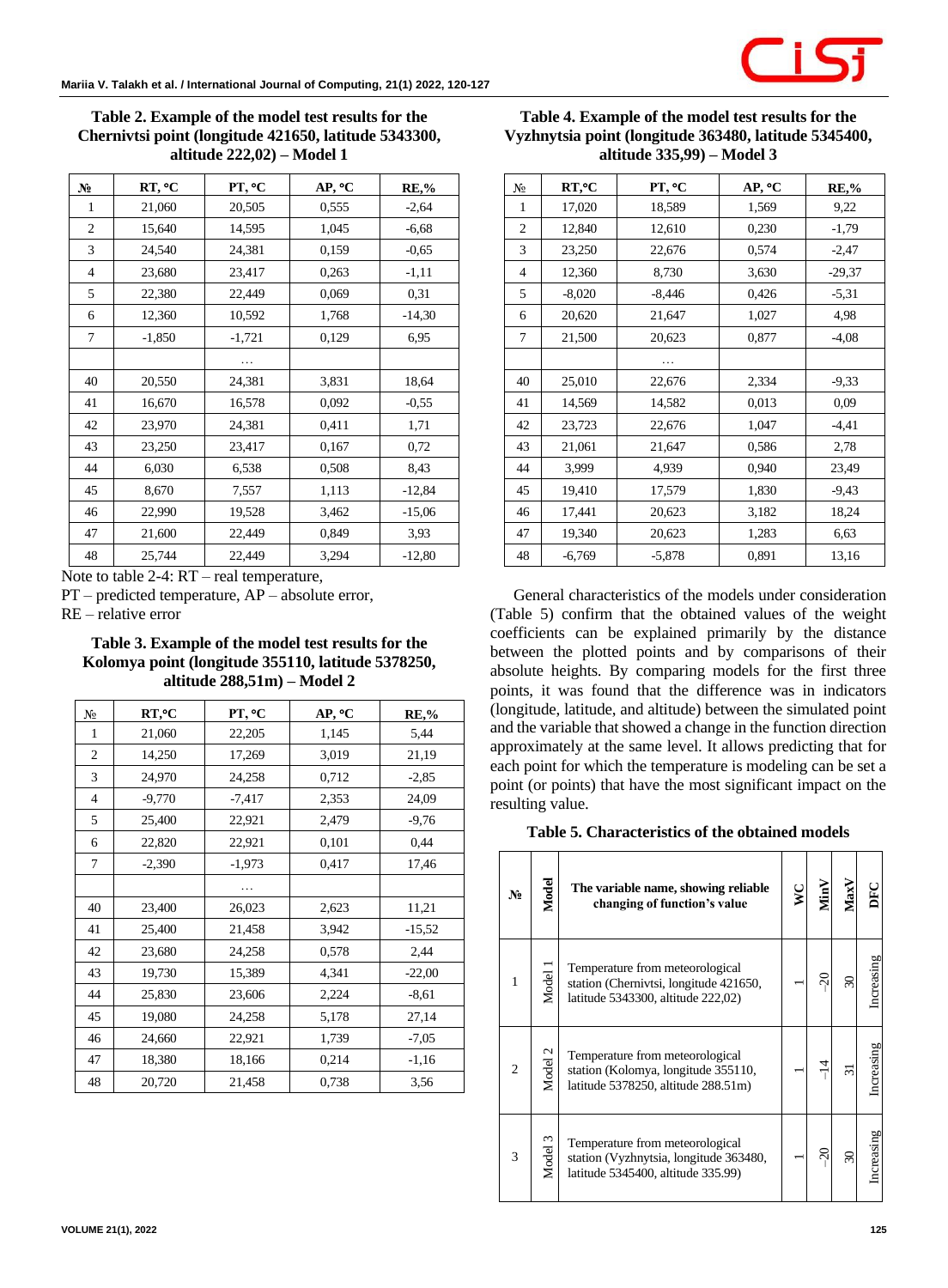CiSi

Note to table 5: WC – Weight coefficient, MinV – Min value,  $MaxV - Max$  value, DFC – Direction of function's change

Thus, to improve the accuracy of modeling, more research points should be chosen, which should represent different physical and geographical conditions.

### **V. CONCLUSION**

The method of temperature prediction based on thermal satellite imagery and weather station data is improved, using this model of dependence of temperature received from satellite imagery on the temperature obtained from existing meteorological stations.

1. The analysis and synthesis of existing approaches, methods, and means of temperature prediction, including by satellite imagery, in particular, by thermal imaging, is carried out. It is revealed that the most effective means of solving the problem is the use methods of inductive modeling.

2. During the investigation of the variables selected from the input data array, it is shown that satellite imagery data could be used in regional models of temperature prediction, and temperature traces obtained from satellite imagery and weather stations at similar points show similar dynamics.

3. The effectiveness of GMDH using of the multi-row algorithm for forecasting temperature for areas with no meteorological stations is shown.

4. Thus, a system of intelligent monitoring of air temperature based on satellite imagery and weather station data is developed and implemented, in particular, demonstrated during the testing of the system for the territory of Chernivtsi and Ivano-Frankivsk regions. The results can be widely used for solving both global and local problems, in particular, to monitor climate change and create climate models, or to identify the state of vegetation and the presence of traces of human activity in the studied territories.

This monitoring information system is promising for future development, in particular, due to the use of OLAP technologies and the inclusion of new indicators in the input data array, which can be obtained based on satellite images and data provided by modern cyber-physical systems that use IoT devices connected to the Internet. The amount of data delivered by IoT is enormous. According to paper [12], more than 132 million Internet-connected IoT devices are deployed and used worldwide in the first half of 2019. Therefore, a complex mechanism is needed that combines OLAP technology and IoT search mechanisms, which will affect the final result, for example, taking into account the features of the underlying surface or the presence of "heat islands" over cities.

#### **References**

- [1] *Internet of Things for Industry and Human Application*, In volumes 1-3, volume 1, Fundamentals and Technologies, V.S. Kharchenko ed., Ministry of Education and Science of Ukraine, National Aerospace University KhAI, Kharkiv, 2019, 605 p.
- [2] S. Bathiany, V. Dakos, M. Scheffer, T. M. Lenton, "Climate models predict increasing temperature variability in poor countries," *Science Advances*, vol. 4, issue 5, 5809, 2018, [https://doi.org/10.1126/sciadv.aar5809.](https://doi.org/10.1126/sciadv.aar5809)
- [3] J. C. Rosselló, R. Poyatos, M. Ninyerola, P. Lorens, "Combining remote sensing and GIS climate modeling to estimate daily forest evapotranspiration in a Mediterranean mountain area," *Hydrology and Earth System Sciences*, vol. 15, issue 5, pp. 1563-1575, 2011, [https://doi.org/10.5194/hess-15-1563-2011.](https://doi.org/10.5194/hess-15-1563-2011)
- [4] J. Yang, R. Fu, P. Gong, M. Zhang, J. Chen, Sh. Liang, B. Xu, J Shi and R. Dickinson, "The role of satellite remote sensing in climate change studies," *Nature Climate Change,* vol. 3, issue 1, pp. 875- 883, 2013, [https://doi.org/10.1038/nclimate2033.](https://doi.org/10.1038/nclimate2033)
- [5] M. Beniston, M. M. Verstraete (Eds.), *Remote Sensing and Climate Modeling. Synergies and Limitation*s, Advances in Global Change Research Series, Dordrecht, Boston, London, Kluwer Academic Publishers, 2001, 356 p., [https://doi.org/10.1007/0-306-48149-9.](https://doi.org/10.1007/0-306-48149-9)
- [6] R. Niclos, J. A. Valiente, M. J. Barbera, V. Caselles, "Land surface air temperature retrieval from EOS-MODIS images," *IEEE Geoscience and Remote Sensing Letters*, vol. 11, issue 8, pp. 1380- 1384, 2014, [https://doi.org/10.1109/LGRS.2013.2293540.](https://doi.org/10.1109/LGRS.2013.2293540)
- [7] "Converting Landsat TM and ETM+ thermal bands to temperature," *The Yale Center for Earth Observation*, 2010, [Online]. Available at: [http://geography.middlebury.edu/data/gg1002/Handouts/Landsa](http://geography.middlebury.edu/data/gg1002/Handouts/Landsat_DN_Temp.pdf) [t\\_DN\\_Temp.pdf.](http://geography.middlebury.edu/data/gg1002/Handouts/Landsat_DN_Temp.pdf)
- [8] G. J. Meaden, & J. Aguilar-Manjarrez, eds., "Advances in geographic information systems and remote sensing for fisheries and aquaculture," *CD–ROM version, FAO Fisheries and Aquaculture Technical*, paper no. 552, Rome, FAO, 2013, 425 p., [https://doi.org/10.13140/RG.2.1.4037.7682.](https://doi.org/10.13140/RG.2.1.4037.7682)
- [9] C. J. Merchant, O. Embury, C. E. Bulgin, etc., "Satellite-based timeseries of sea-surface temperature since 1981 for climate applications," *Sci Data*, vol. 6, issue 1, 223, 2019, [https://doi.org/10.1038/s41597-019-0236-x.](https://doi.org/10.1038/s41597-019-0236-x)
- [10] E. K. Heyerdahl, D. McKenzie, L. D. Daniels, A.E. Hessl, J.S. Littell, N.J. Mantua, "Climate drivers of regionally synchronous fires in the inland Northwest (1651–1900)," *International Journal of Wildland Fire1*, vol. 17, pp. 40-49, 2008, [https://doi.org/10.1071/WF07024.](https://doi.org/10.1071/WF07024)
- [11] K. Sundara Kumar, P. Udayabhaskar, K. Padmakumari, "Estimation of land surface temperature to study urban heat island effect using Landsat ETM+ image," *International Journal of Engineering, Science and Technology,* vol. 4, no. 2, pp. 771-778, 2012.
- [12] W. Zhao, J. He, Y. Wu, D. Xiong, F. Wen, A. Li, "An analysis of land surface temperature trends in the central Himalayan region based on MODIS products," *Remote Sensing*, vol. 11, issue 8, 900, 2019, [https://doi.org/10.3390/rs11080900.](https://doi.org/10.3390/rs11080900)
- [13] R. E. Abdel-Aal, M. A. Elhadidy, S. M. Shaahid, "Modeling and forecasting the mean hourly wind speed time series using GMDHbased abductive networks," *Renewable Energy*, vol. 34, issue 7, pp. 1686-1699, 2009[, https://doi.org/10.1016/j.renene.2009.01.001.](https://doi.org/10.1016/j.renene.2009.01.001)
- [14] E. E. Elattar, I. B. M. Taha, "An advanced intelligent method for wind power prediction," *International Journal of Scientific and Engineering Research*, vol. 5, pp. 1-10, 2013. [Online]. Available at: [https://www.researchgate.net/publication/292995732\\_An\\_Adva](https://www.researchgate.net/publication/292995732_An_Advanced_Intelligent_Method_for_Wind_Power_Prediction) [nced\\_Intelligent\\_Method\\_for\\_Wind\\_Power\\_Prediction.](https://www.researchgate.net/publication/292995732_An_Advanced_Intelligent_Method_for_Wind_Power_Prediction)
- [15] S. Makhloufi, "Wind speed and wind power forecasting using wavelet Denoising-GMDH neural network," *Proceedings of the 5th International Conference on Electrical Engineering – [Boumerdes](https://ieeexplore.ieee.org/xpl/conhome/8125121/proceeding)  [\(ICEE-B\)](https://ieeexplore.ieee.org/xpl/conhome/8125121/proceeding)*, Boumerdes, Algeria, October 29-31, 2017, [https://doi.org/10.1109/ICEE-B.2017.8192155.](https://doi.org/10.1109/ICEE-B.2017.8192155)
- [16] B. Saghafian, S. Ghasemi, M. Nasseri, "Backcasting long-term climate data: evaluation of hypothesis," *Theoretical and Applied Climatology*, vol. 132, issue 3-4, pp. 717-726, 2017, [https://doi.org/10.1007/s00704-017-2113-x.](https://doi.org/10.1007/s00704-017-2113-x)
- [17] S. Kunytska, S. Holub, "Multi-agent monitoring information systems," In: A. Palagin, A. Anisimov, A. Morozov, S. Shkarlet (eds), *Mathematical Modeling and Simulation of Systems. MODS 2019. Advances in Intelligent Systems and Computing*, vol. 1019. Springer, Cham, [https://doi.org/10.1007/978-3-030-25741-5\\_17.](https://doi.org/10.1007/978-3-030-25741-5_17)
- [18] S. Holub, I. Burliai, "The accuracy improving modelling of firefighting process in the information system of fire safety monitoring," *Journal of the Technical University of Gabrovo*, vol. 47, pp. 13-16, 2014.